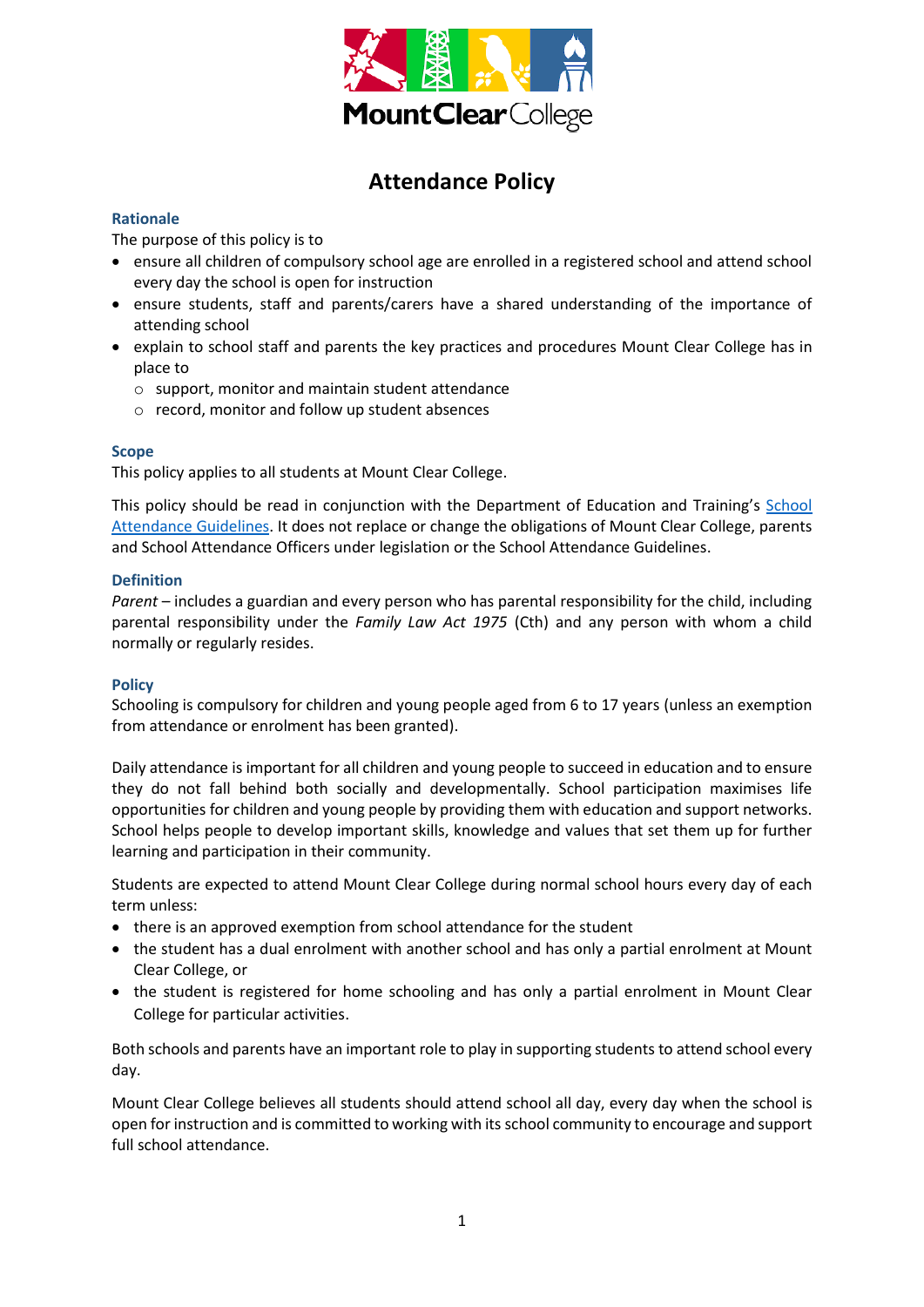Our school will identify individual students or cohorts who are vulnerable and whose attendance is at risk and/or declining and will work with these students and their parents to improve their attendance through a range of interventions and supports.

Students are committed to attending school every day, arriving on time and are prepared to learn. Our students are encouraged to approach a teacher and seek assistance if there are any issues that are affecting their attendance.

Mount Clear College parents are committed to ensuring their child/children attend school on time every day when instruction is offered, to communicating openly with the school and providing valid explanations for any absence.

Parents will communicate with the relevant staff at Mount Clear College about any issues affecting their child's attendance and work in partnership with the school to address any concerns.

Parents will provide a reasonable explanation for their child's absence from school and endeavour to schedule family holidays, appointments and other activities outside of school hours.

#### **Supporting and promoting attendance**

Mount Clear College's *Student Engagement and Inclusion Policy* supports student attendance.

Our school also promotes student attendance through the School Wide Positive Behaviours program, 'Hands On Learning' program, the Mentor program and extra curricular activities, such as sport, music and leadership.

#### **Recording attendance**

Mount Clear College must record attendance in every class. This is necessary to:

- meet legislative requirements
- discharge Mount Clear College's duty of care for all students
- meet Victorian Curriculum and Assessment Authority requirements for VCE students

Attendance will be recorded by the classroom teacher at the start of each lesson/period using Compass.

If students are in attendance at a school approved activity, the teacher in charge of the activity will record them as being present.

#### **Recording absences**

For absences where there is no exemption in place, a parent must provide an explanation on each occasion to the school.

Parents should notify the College of absences by:

- notifying the student's Mentor or Year Level Co-ordinator of planned absences as early as possible, either by phone or email.
- notifying the Front Office staff as soon as possible of an unplanned absence, either by approving it on Compass, a note signed by the parent stating the date and reason for absence, or by phoning the College.

If a student is absent on a particular day and the school has not been previously notified by a parent, or the absence is otherwise unexplained, the College will notify parents by SMS.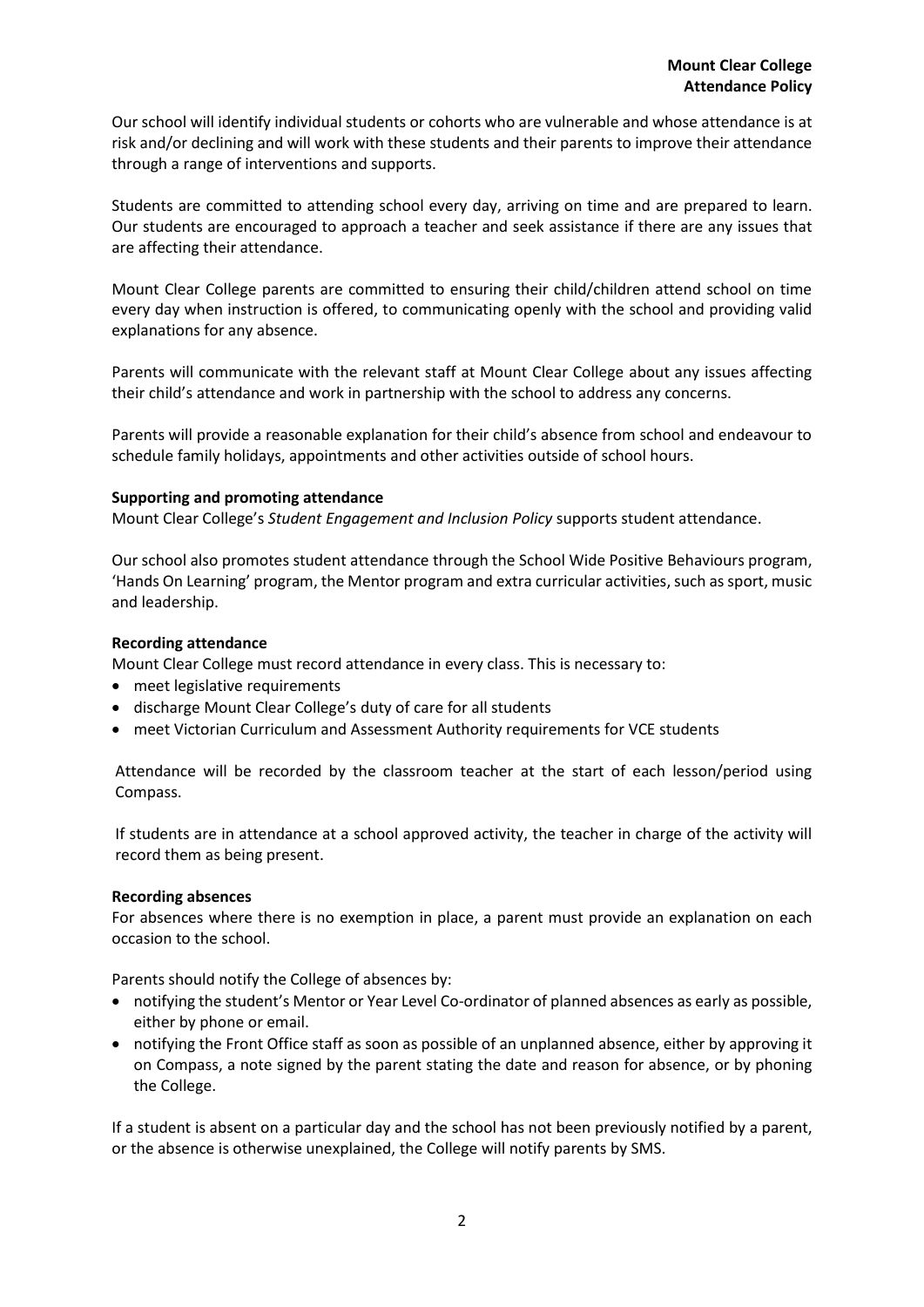Mount Clear College will keep a record of the reason given for each absence. The Principal will determine if the explanation provided is a **reasonable excuse** for the purposes of the parent meeting their responsibilities under the *Education Training Reform Act 2006* and the School Attendance Guidelines.

If the College considers that the parent has provided a **reasonable excuse** for their child's absence the absence will be marked as '**approved excused absence**'.

If the school determines that no reasonable excuse has been provided, the absence will be marked as '**unapproved absence**'.

The Principal has the discretion to accept a reason given by a parent for a student's absence. The Principal will generally excuse:

- medical and dental appointments, where out of hours appointments are not possible or appropriate
- bereavement or attendance at the funeral of a relative or friend of the student, including a student required to attend Sorry Business
- school refusal, if a plan is in place with the parent to address causes and support the student's return to school
- cultural observance if the parent/carer notifies the school in advance
- family holidays where the parent notifies the school in advance

If no explanation is provided by the parent of an absence, it will be recorded as an 'unexplained absence' and recorded on the student's file.

Parents will be notified if an absence has not been excused.

#### **Managing non-attendance and supporting student engagement**

Where absences are of concern due to their nature or frequency, or where a student has been absent for more than 5 days over the course of a year, the College will work collaboratively with parents, the student, and other professionals, where appropriate, to develop strategies to improve attendance, including:

- establishing an Attendance Student Support Group
- implementing a Return to School Plan
- implementing an Individual Education Plan (Attendance Plan)
- implementing a Student Absence Learning Plan for students who will be absent for an extended period
- arranging for assistance from relevant SHAAC staff.

We understand from time to time that some students will need additional supports and assistance, and in collaboration with the student and their family, will endeavour to provide this support when it is required.

## **Referral to School Attendance Officer**

If the College deems that it has exhausted strategies for addressing a student's unsatisfactory attendance, we may, in accordance with the School Attendance Guidelines refer the non-attendance to a School Attendance Officer in the South Western Victoria Regional Office for further action.

If, from multiple attempts to contact with a parent, it becomes apparent that a student will not be returning to the school, the principal may make a referral to a School Attendance Officer if:

- the student has been absent from school on at least 5 full days in the previous 12 months where:
	- o the parent has not provided a reasonable excuse for these absences; and